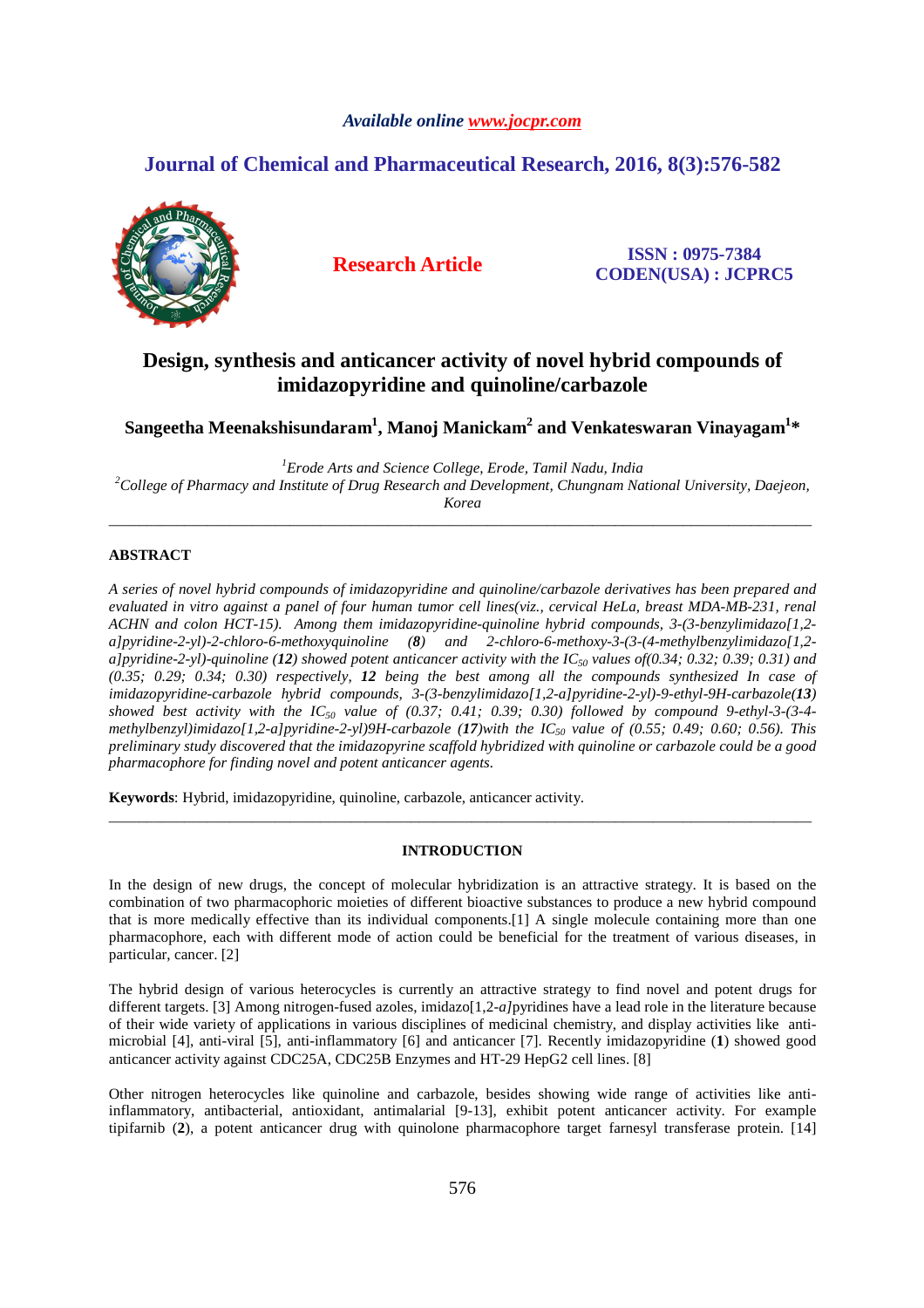Likewise ellipticine (**3**), a carbazole alkaloid show anticancer activity by inhibiting Topoisomerase II [15] (Figure 1).

\_\_\_\_\_\_\_\_\_\_\_\_\_\_\_\_\_\_\_\_\_\_\_\_\_\_\_\_\_\_\_\_\_\_\_\_\_\_\_\_\_\_\_\_\_\_\_\_\_\_\_\_\_\_\_\_\_\_\_\_\_\_\_\_\_\_\_\_\_\_\_\_\_\_\_\_\_\_



**Fig. 1.Representative anticancer compounds of imidazopyridine, quinoline and carbazole** 

In the present study, we aim at designing and developing of new series of hybrid molecules through the combination of imidazopyridine scaffold on one partand carbazole/quinoline on another part (Figure. 2). Indeed this concept allows the fine tuning of electronic effects in the hybrid structure and provides synergistic effect to deduce structure–activity relationship.



**Fig. 2. Design of novel hybrid compounds of Imidazopyridine with Quinoline/Carbazole** 

# **EXPERIMENTAL SECTION**

#### **2.1. Chemistry**

Melting points (m.p.) were determined on Mettler FP 51apparatus (Mettler Instruments, Switzerland) and are uncorrected. They are expressed in degree centigrade (C). The IR spectra (in KBr pellets) were recorded on a Shimadzu FT-IR 157 spectrophotometer.<sup>1</sup>H NMR spectra were recorded using CDCl<sub>3</sub> as solvent and TMS as an internal standard on a Bruker400 MHz NMR spectrometer. Chemical shift values are given in δ(ppm scale). Micro analyses were performed on a Vario EL III model CHNS analyzer (Vario, Germany) at the Department of Chemistry, Bharathiar University. The purity of the products was tested by TLC with plates coated with silica gel-G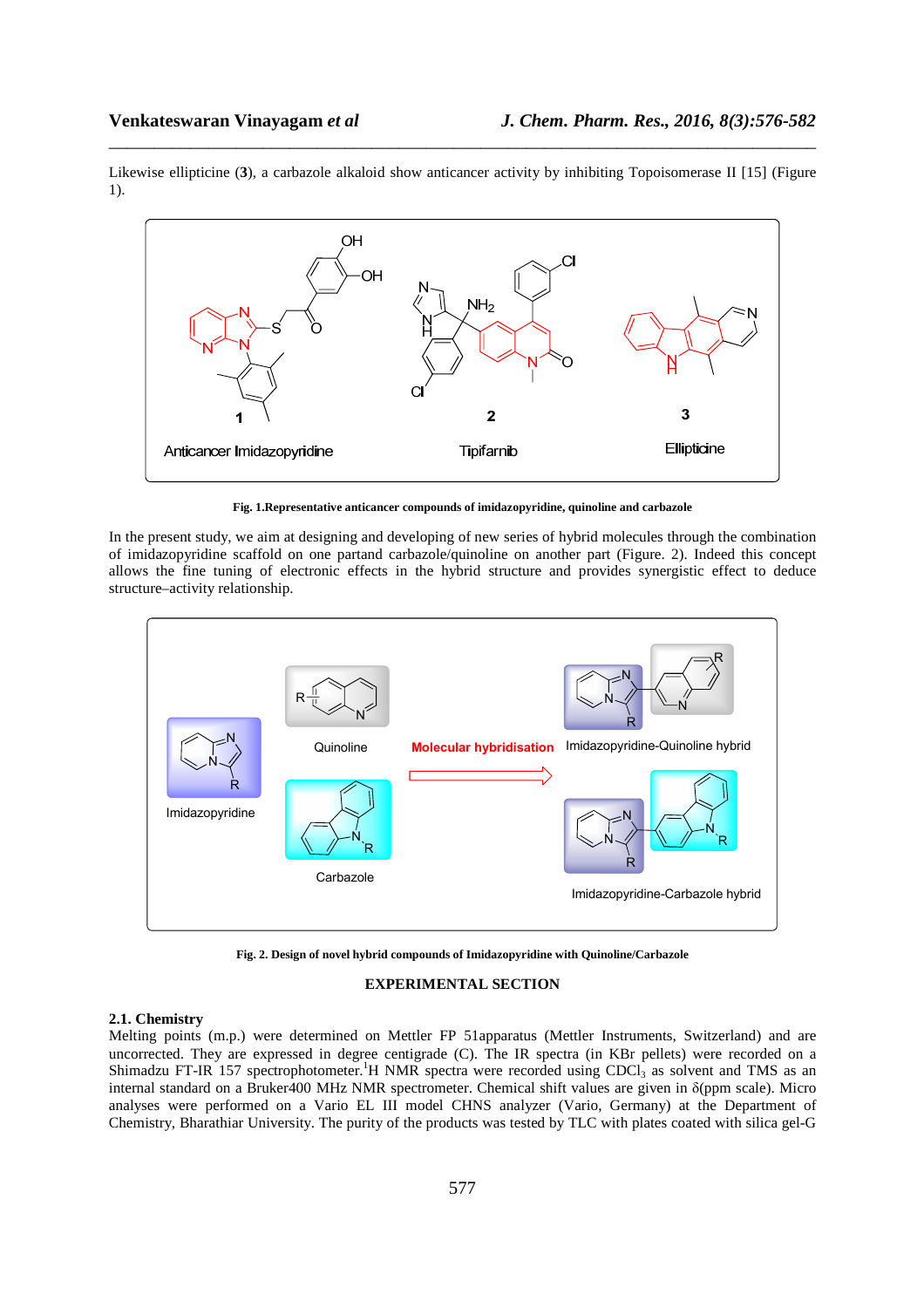with petroleum ether, ethyl acetate and methanol as developing solvents. The purity of the compounds was checked by thin-layer chromatography(TLC) on silica gel plate using petroleum ether and ethyl acetate.

\_\_\_\_\_\_\_\_\_\_\_\_\_\_\_\_\_\_\_\_\_\_\_\_\_\_\_\_\_\_\_\_\_\_\_\_\_\_\_\_\_\_\_\_\_\_\_\_\_\_\_\_\_\_\_\_\_\_\_\_\_\_\_\_\_\_\_\_\_\_\_\_\_\_\_\_\_\_

### **Preparation 2-chloro-6-methoxyquinoline-3-carbaldehyde** (**6**)

A solution of *para*-anisidine (**18**, 5 mmol) in acetic anhydride (10 mmol) was refluxed for 2 h. The resulting solution was washed with excess water and extracted using ethyl acetate. The organic layer was dried over anhydrous sodium sulphate and concentrated to give 4-methoxyphenyl acetamide  $(19)$  as a yellow solid. In the next step, POCl<sub>3</sub> (60) mmol) was added drop wise to dry DMF (15 mmol) at 0-5 °C with stirring. To this mixture, compound 19 was added and stirred at  $90^{\circ}$ C for 16 h. The mixture was poured into crushed ice, stirred for 5 min and the resulting solid was filtered, washed well with water and dried. The obtained **6** was purified by recrystallization from ethyl acetate.

#### 2-chloro-6-methoxyquinoline-3-carbaldehyde (**6**)

white solid; m.p. 146-148 °C; Yield : 72 %; IR (KBr) *ν*<sub>max</sub> (cm<sup>-1</sup>):3026, 1684, 1626;<sup>1</sup>H NMR (400 MHz, CDCl<sub>3</sub>) δ (ppm): 3.96 (s, 3H), 7.21 (d, J=7.80 Hz, 1H), 7.54 (dd, J = 8.60 Hz, 2.80 Hz, 1H), 7.96 (d, J = 8.20 Hz, 1H), 8.65 (s, 1H), 10.56(s, 1H); <sup>13</sup>C NMR (100 MHz, CDCl3) δ (ppm): 55.75, 106.47, 126.48, 126.65, 129.98, 132.55, 138.74, 145.92, 147.76, 158.90, 189.59; *Anal*. Calcd. for C11H8ClNO2(221): C, 59.61; H, 3.64; N, 6.32; Found: C, 59.62; H, 3.63 ; N, 6.35 %.

# **General procedure for the preparation of hybrid of imidazo[1,2-a]pyridine and quinoline 8-12**

Amixture of 2-aminopyridine (**4**, 1.00 mmol) and the 2-chloro-6-methoxyquinoline-3-carbaldehyde (**6**, 1.00 mmol) in absolute ethanol (5 mL) was stirred for 15 min. To this reaction mixture, was added phenylacetylene (**5**, 1.50 mmol) followed by the addition of CuSO<sub>4</sub>·5H<sub>2</sub>O (15 mol%) and D-glucose (30 mol%). Again ethanol (5 mL) was added to the reaction mixture and refluxed at 100 °C for 10 h. After the completion of reaction as indicated by TLC, the resultant mixture was directly adsorbed on neutral alumina(without work up) and the product was purified by column chromatography.

#### 3-(3-Benzylimidazo[1,2-*a*]pyridine-2-yl)-2-chloro-6-methoxyquinoline (**8**)

Pale yellow solid; m.p. 191-193 °C; Yield : 74 %; IR (KBr) *ν*<sub>max</sub> (cm<sup>-1</sup>):3022, 2969, 1610, 1498, 1385, 1040, 818; <sup>1</sup>H NMR (400 MHz, CDCl<sub>3</sub>) δ (ppm): 3.93 (s, 3H), 4.35 (s, 2H), 6.77 (t, J = 7.80 Hz, 1H), 7.06-7.10 (m, 3H), 7.18-7.25 (m, 4H), 7.41 (dd, J = 8.60 Hz, 2.80 Hz, 1H), 7.70-7.75 (m, 2H), 7.97 (d, J = 8.40 Hz, 1H), 8.23 (s, 1H); <sup>13</sup>C NMR (100 MHz, CDCl<sub>3</sub>) δ (ppm): 30.01, 55.61, 105.14, 112.59, 117.89, 123.53, 123.58, 123.92, 124.66, 126.93, 127.94, 127.99, 128.82, 128.93, 129.82, 136.20, 139.69, 140.57, 143.50, 144.92, 147.65, 158.40; *Anal*. Calcd. for C24H18ClN3O(399): C,72.09; H, 4.54; N,8.87; Found: C, 72.05; H, 4.57 ; N, 8.78 %.

# 3-(3-Benzyl-6-methylimidazo[1,2-*a*]pyridine-2-yl)-2-chloro-6-methoxyquinoline (**9**)

Pale yellow solid; m.p. 200-202 °C; Yield : 76 %; IR (KBr)  $v_{\text{max}}$  (cm<sup>-1</sup>):3028, 2965, 1613, 1499, 1365, 1208, 1048, 812; <sup>1</sup>H NMR (400 MHz, CDCl3) δ (ppm): 2.27 (s, 3H), 3.94 (s, 3H), 4.35 (s, 2H), 7.06-7.10 (m, 3H), 7.15-7.23 (m, 4H), 7.41 (dd, J = 8.60 Hz, 2.80 Hz, 1H), 7.68-7.73 (m, 2H), 7.96 (d, J = 8.40 Hz, 1H), 8.23 (s, 1H); <sup>13</sup>C NMR (100 MHz, CDCl3) δ (ppm): 18.35, 30.02, 55.62, 105.15, 112.58, 120.54, 123.60, 123.93, 124.69, 126.93, 127.94, 128.02, 128.15, 128.94, 129.80, 134.62, 136.21, 139.70, 140.55, 143.55, 144.91, 147.68, 158.42; *Anal*. Calcd. for  $C_{25}H_{20}CIN_{3}O(413)$ : C,72.55; H, 4.87; N,8.57; Found: C, 72.52; H, 4.85; N, 8.58 %.

#### 3-(3-Benzyl-7-methylimidazo[1,2-*a*]pyridine-2-yl)-2-chloro-6-methoxyquinoline (**10**)

Pale yellow solid; m.p. 196-198 °C; Yield : 73 %; IR (KBr) *ν*max (cm-1):3021, 2967, 1609, 1496, 1384, 1205, 1041, 815; <sup>1</sup>H NMR (400 MHz, CDCl<sub>3</sub>) δ (ppm): 2.40 (s, 3H), 3.95 (s, 3H), 4.36 (s, 2H),6.74 (d, J = 8.00 Hz, 1H), 7.08-7.11 (m, 3H), 7.19-7.26 (m, 4H), 7.43 (dd, J = 8.60 Hz, 2.60 Hz, 1H), 7.65-7.79 (m, 2H), 7.98 (d, J = 8.40 Hz, 1H), 8.22 (s, 1H); <sup>13</sup>C NMR (100 MHz, CDCl3) δ (ppm): 21.32, 30.04, 55.62, 105.11, 112.58, 117.88, 120.51, 123.58, 123.93, 124.68, 126.94, 127.97, 128.11, 128.93, 129.81, 136.21, 137.59, 139.68, 140.59, 143.54, 144.98, 147.89, 158.40; *Anal*. Calcd. for C<sub>25</sub>H<sub>20</sub>ClN<sub>3</sub>O(413): C,72.55; H, 4.87; N,8.57; Found: C, 72.53; H, 4.86; N, 8.56 %.

# 3-(3-Benzyl-6-chloroimidazo[1,2-*a*]pyridine-2-yl)-2-chloro-6-methoxyquinoline (**11**)

Yellow solid; m.p. 220-222 °C; Yield : 70 %; IR (KBr) *ν*<sub>max</sub> (cm<sup>-1</sup>):3025, 2968, 1612, 1501, 1366, 1206, 1046, 815; <sup>1</sup>H NMR (400 MHz, CDCl<sub>3</sub>) δ (ppm): 3.93 (s, 3H), 4.36 (s, 2H), 7.04-7.13 (m, 3H), 7.14-7.24 (m, 4H), 7.42 (dd, J = 8.60 Hz, 2.80 Hz, 1H), 7.71-7.86 (m, 2H), 7.96 (d, J = 8.40 Hz, 1H), 8.24 (s, 1H); <sup>13</sup>C NMR (100 MHz, CDCl<sub>3</sub>)  $\delta$ (ppm): 30.03, 55.63, 105.13, 112.59, 120.54, 122.44, 123.92, 124.05, 126.94, 127.95, 128.01, 128.17, 128.95,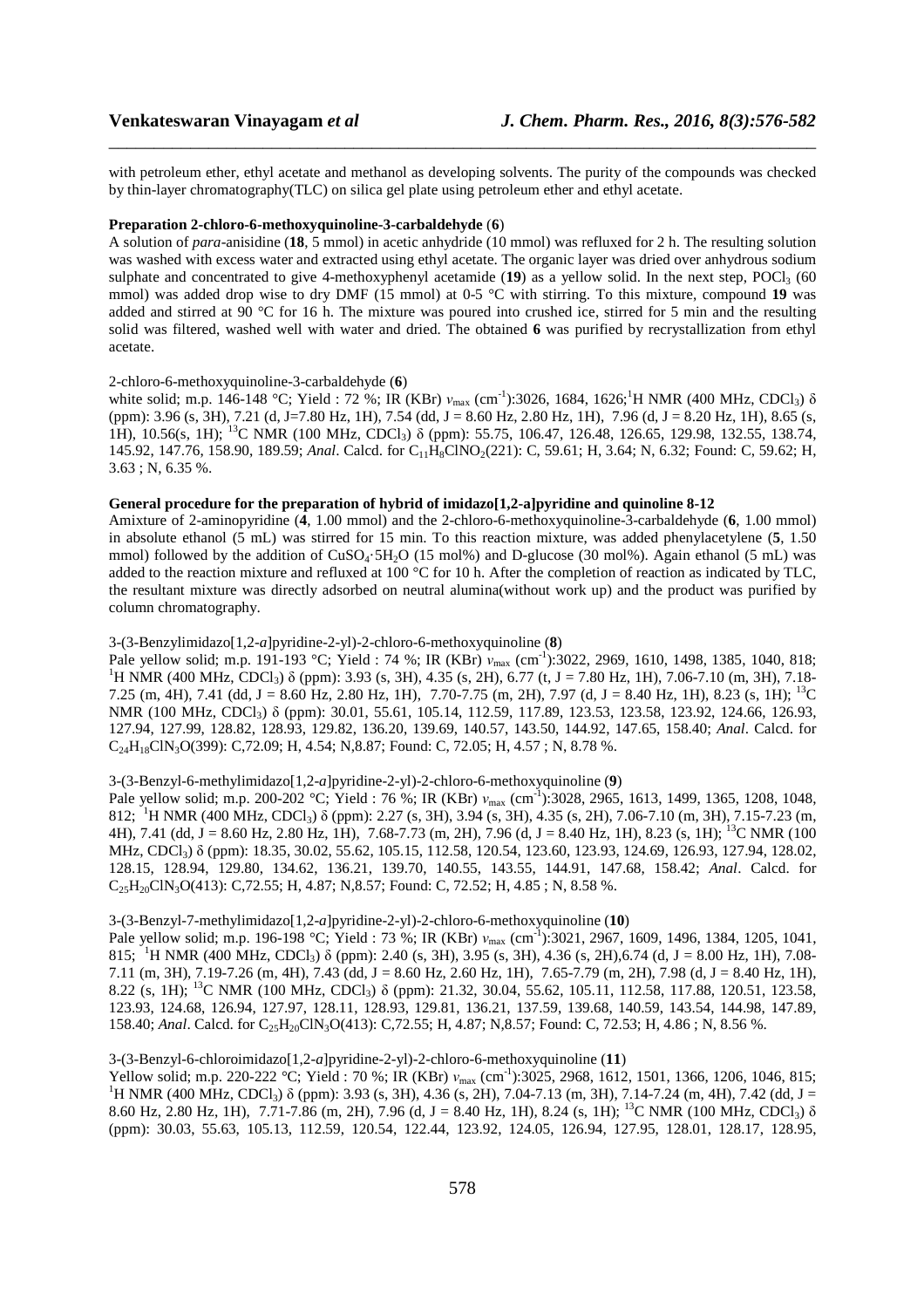129.82, 131.20, 136.22, 139.72, 140.58, 143.55, 144.91, 147.69, 158.43; *Anal*. Calcd. for C<sub>24</sub>H<sub>17</sub>Cl<sub>2</sub>N<sub>3</sub>O(433): C,66.37; H, 3.95; N,9.67; Found: C, 66.33; H, 3.96 ; N, 9.65 %.

\_\_\_\_\_\_\_\_\_\_\_\_\_\_\_\_\_\_\_\_\_\_\_\_\_\_\_\_\_\_\_\_\_\_\_\_\_\_\_\_\_\_\_\_\_\_\_\_\_\_\_\_\_\_\_\_\_\_\_\_\_\_\_\_\_\_\_\_\_\_\_\_\_\_\_\_\_\_

#### 2-Chloro-6-methoxy-3-(3-(4-methylbenzylimidazo[1,2-*a*]pyridine-2-yl)-quinoline (**12**)

Pale yellow solid; m.p. 205-207 °C; Yield : 78 %; IR (KBr) *ν<sub>max</sub>* (cm<sup>-1</sup>):3030, 2970, 1616, 1493, 1390, 1045, 812; <sup>1</sup>H NMR (400 MHz, CDCl<sub>3</sub>) δ (ppm): 2.34 (s, 3H), 3.95 (s, 3H), 4.36 (s, 2H), 6.77 (t, J = 7.80 Hz, 1H), 7.05-7.12  $(m, 3H), 7.15-7.23$   $(m, 3H), 7.42$   $(dd, J = 8.60$  Hz, 2.80 Hz, 1H), 7.70-7.76  $(m, 2H), 7.97$   $(d, J = 8.40$  Hz, 1H), 8.24 (s, 1H); <sup>13</sup>C NMR (100 MHz, CDCl3) δ (ppm): 18.35, 30.02, 55.62, 105.15, 112.58, 120.54, 123.60, 123.93, 124.69, 126.93, 127.94, 128.02, 128.15, 128.94, 129.80, 134.62, 136.21, 139.70, 140.55, 143.55, 144.91, 147.68, 158.42; *Anal*. Calcd. for C<sub>25</sub>H<sub>20</sub>ClN<sub>3</sub>O(413): C, 72.55; H, 4.87; N, 10.15; Found: C, 72.53; H, 4.86; N, 10.15 %.

# **General procedure for the preparation of hybrid of imidazo[1,2-a]pyridine and carbazole 13-17**

Amixture of 2-aminopyridine (**4**, 1.00 mmol) and the 9-ethyl-9*H*-carbazole-3-carbaldehyde (**7**, 1.00 mmol) in absolute ethanol (5 mL) was stirred for 15 min. To this reaction mixture, was added phenylacetylene (**5**, 1.50 mmol) followed by the addition of  $CuSO<sub>4</sub>·5H<sub>2</sub>O$  (15 mol%) and D-glucose (30 mol%). Again ethanol (5 mL) was added to the reaction mixture and refluxed at 100 °C for 10 h. After the completion of reaction as indicated by TLC, the resultant mixture was directly adsorbed on neutral alumina(without work up) and the product was purified by column chromatography.

# 3-(3-Benzylimidazo[1,2-*a*]pyridine-2-yl)-9-ethyl-9*H*-carbazole(**13**)

White solid; m.p. 244-246 °C; Yield : 72 %; IR (KBr) *ν*<sub>max</sub> (cm<sup>-1</sup>):3011, 2986, 1620, 1494, 1391, 1044, 945; <sup>1</sup>H NMR (400 MHz, CDCl<sub>3</sub>) δ (ppm): 1.45 (t, J = 8.60 Hz, 3H), 4.38 (q, J = 7.20 Hz, 2H), 4.59 (s, 2H), 6.76 (t, J = 8.60 Hz, 1H), 7.19-7.24 (m, 4H), 7.43-7.51 (m, 5H), 7.76-7.79 (m, 2H), 7.88 (d, J = 7.80 Hz, 1H), 7.99-8.01 (m, 2H), 8.05 (d, J = 8.20 Hz, 1H); <sup>13</sup>C NMR (100 MHz, CDCl3) δ (ppm): 13.79, 29.76, 37.74, 105.76, 108.67, 109.17, 111.95, 117.56, 119.36, 120.05, 120.69, 120.85, 123.55, 123.75, 126.11, 126.13, 127.43, 127.55, 127.65, 129.37, 129.38, 131.31, 133.04, 134.00, 140.45, 141.03; *Anal*. Calcd. for C<sub>28</sub>H<sub>23</sub>N<sub>3</sub>(401): C, 83.76; H, 5.77; N, 10.47; Found: C, 83.74; H, 5.77 ; N, 10.49 %.

## 3-(3-Benzyl-6-methylimidazo[1,2-*a*]pyridine-2-yl)-9-ethyl-9*H*-carbazole (**14**)

White solid; m.p. 255-257 °C; Yield : 75 %; IR (KBr) *ν*<sub>max</sub> (cm<sup>-1</sup>):3013, 2983, 1618, 1498, 1390, 1042, 946; <sup>1</sup>H NMR (400 MHz, CDCl<sub>3</sub>) δ (ppm): 1.45 (t, J = 8.60 Hz, 3H), 2.29 (s, 3H), 4.38 (q, J = 7.20 Hz, 2H), 4.59 (s, 2H), 7.19-7.24 (m, 4H), 7.43-7.51 (m, 5H), 7.76-7.84 (m, 3H), 7.99-8.01 (m, 2H), 8.05 (d, J = 8.20 Hz, 1H); <sup>13</sup>C NMR (100 MHz, CDCl3) δ (ppm): 13.80, 18.81, 29.77, 37.75, 105.77, 108.66, 109.17, 111.92, 119.36, 120.02, 120.69, 120.84, 123.56, 123.73, 126.11, 127.46, 127.55, 127.65, 128.77, 129.38, 129.38, 131.32, 132.88, 133.05, 134.01, 140.46, 141.04;*Anal*. Calcd. for C<sub>29</sub>H<sub>25</sub>N<sub>3</sub>(415): C, 83.82; H, 6.06; N, 10.11; Found: C, 83.83; H, 6.05; N, 10.12 %. 3-(3-Benzyl-7-methylimidazo[1,2-*a*]pyridine-2-yl)-9-ethyl-9*H*-carbazole (**15**)

White solid; m.p. 259-261 °C; Yield : 73 %; IR (KBr) *ν*<sub>max</sub> (cm<sup>-1</sup>):3010, 2980, 1619, 1499, 1387, 1044, 948; <sup>1</sup>H NMR (400 MHz, CDCl<sub>3</sub>) δ (ppm): 1.44 (t, J = 8.60 Hz, 3H), 2.43 (s, 3H), 4.38 (q, J = 7.20 Hz, 2H), 4.60 (s, 2H), 6.73 (d, J = 8.40 Hz, 1H), 7.17-7.25 (m, 4H), 7.41-7.51 (m, 4H), 7.76-7.79 (m, 2H), 7.82 (d, J = 7.80 Hz, 1H), 7.98-8.01 (m, 2H), 8.07 (d, J = 8.20 Hz, 1H); <sup>13</sup>C NMR (100 MHz, CDCl3) δ (ppm): 21.60, 13.82, 29.77, 37.76, 105.76, 108.67, 109.18, 111.94, 118.09, 119.32, 120.11, 120.76, 120.85, 123.54, 123.74, 126.12, 127.44, 127.54, 127.67, 129.37, 129.39, 131.32, 133.06, 134.02, 136.71, 140.44, 141.03;*Anal*. Calcd. for C<sub>29</sub>H<sub>25</sub>N<sub>3</sub>(415): C, 83.82; H, 6.06; N, 10.11; Found: C, 83.81; H, 6.05 ; N, 10.14 %.

### 3-(3-Benzyl-6-chloroimidazo[1,2-*a*]pyridine-2-yl)-9-ethyl-9*H*-carbazole (**16**)

White solid; m.p. 270-272 °C; Yield : 70 %; IR (KBr) *ν*<sub>max</sub> (cm<sup>-1</sup>):3012, 2981, 1620, 1497, 1389, 1044, 948; <sup>1</sup>H NMR (400 MHz, CDCl<sub>3</sub>) δ (ppm): 1.45 (t, J = 8.60 Hz, 3H), 4.38 (q, J = 7.20 Hz, 2H), 4.59 (s, 2H), 7.21-7.26 (m, 4H), 7.42-7.52 (m, 5H), 7.76-7.79 (m, 2H), 7.95-8.01 (m, 3H), 8.05 (d, J = 8.20 Hz, 1H); <sup>13</sup>C NMR (100 MHz, CDCl3) δ (ppm): 13.80, 29.77, 37.75, 105.78, 108.65, 109.17, 111.93, 120.16, 120.01, 120.68, 120.84, 123.55, 123.74, 126.12, 127.46, 127.55, 127.65, 128.78, 129.37, 129.38, 131.33, 132.89, 133.04, 134.02, 140.46, 141.04;*Anal*. Calcd. for C<sub>28</sub>H<sub>22</sub>ClN<sub>3</sub>(435): C, 77.14; H, 5.09; N, 9.64; Found: C, 77.12; H, 5.06; N, 9.69 %.

9-Ethyl-3-(3-4-methylbenzyl)imidazo[1,2-*a*]pyridine-2-yl)9*H*-carbazole (**17**)

White solid; m.p. 257-259 °C; Yield : 75 %; IR (KBr) *ν*<sub>max</sub> (cm<sup>-1</sup>):3011, 2982, 1617, 1495, 1389, 1044, 949; <sup>1</sup>H NMR (400 MHz, CDCl<sub>3</sub>) δ (ppm): 1.45 (t, J = 8.60 Hz, 3H), 2.33 (s, 3H), 4.38 (q, J = 7.20 Hz, 2H), 4.59 (s, 2H),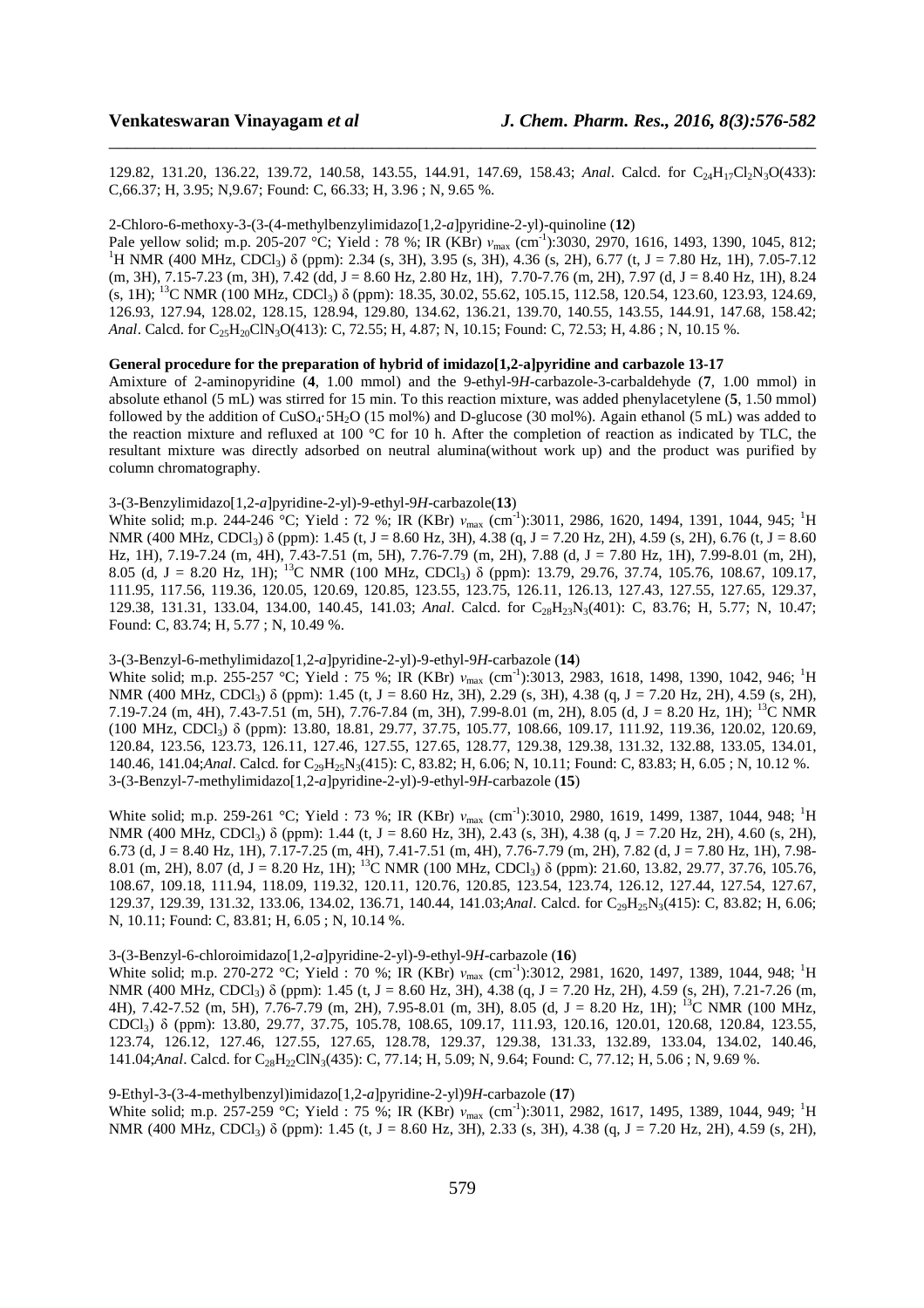6.75 (t, J = 8.60 Hz, 1H), 7.11-7.24 (m, 4H), 7.44-7.52 (m, 4H), 7.76-7.79 (m, 2H), 7.88 (d, J = 7.80 Hz, 1H), 7.98- 8.01 (m, 2H), 8.04 (d, J = 8.20 Hz, 1H); <sup>13</sup>C NMR (100 MHz, CDCl<sub>3</sub>)  $\delta$  (ppm): 13.79, 20.03, 29.77, 37.75, 105.77, 108.67, 109.18, 111.97, 117.56, 119.37, 120.07, 120.68, 120.85, 123.56, 126.13, 126.13, 127.42, 127.58, 127.69, 129.38, 129.38, 131.30, 132.53, 133.05, 134.03, 140.48, 141.04; *Anal*. Calcd. for C<sub>29</sub>H<sub>25</sub>N<sub>3</sub>(415): C, 83.83; H, 6.06; N, 10.11; Found: C, 83.82; H, 6.08 ; N, 10.10 %.

\_\_\_\_\_\_\_\_\_\_\_\_\_\_\_\_\_\_\_\_\_\_\_\_\_\_\_\_\_\_\_\_\_\_\_\_\_\_\_\_\_\_\_\_\_\_\_\_\_\_\_\_\_\_\_\_\_\_\_\_\_\_\_\_\_\_\_\_\_\_\_\_\_\_\_\_\_\_

#### **2.2. Anti-cancer activity**

The anticancer screening was performed by SRB assay [18, 19]. The cell lines were grown in RPMI 1640 medium containing 10% fetal bovine serum and  $2 \mu M$  L-glutamine. For present screening experiment, cells were inoculated into 96 well microtiter plates in 90 µL at 5000 cells per well. After cell inoculation, the micro titer plates were incubated at 37°C, 5%CO<sub>2</sub>, 95% air and 100 % relative humidity for 24 h prior to addition of experimental drugs. Experimental drugs were solubilized in appropriate solvent to prepare stock of  $10^{-2}$  concentration. At the time of experiment four 10-fold serial dilutions were made using complete medium. Aliquots of 10 µl of these different drug dilutions were added to the appropriate micro-titer wells already containing 90 µl of medium, resulting in the required final drug concentrations.

After compound addition, plates were incubated at standard conditions for 48 hours and assay was terminated by the addition of cold TCA. Cells were fixed *in situ* by the gentle addition of 50 µl of cold 30 % (w/v) TCA (final concentration, 10 % TCA) and incubated for 60 minutes at 4°C. The supernatant was discarded; the plates were washed five times with tap water and air dried. Sulforhodamine B (SRB) solution (50 µl) at 0.4 % (w/v) in 1 % acetic acid was added to each of the wells, and plates were incubated for 20 minutes at room temperature. After staining, unbound dye was recovered and the residual dye was removed by washing five times with 1 % acetic acid. The plates were air dried. Bound stain was subsequently eluted with 10 mM trizma base, and the absorbance was read on an Elisa plate reader at a wavelength of 540 nm with 690 nm reference wavelength.



**Scheme 1. Preparation of hybrids of imidazo[1,2-***a***]pyridine and quinoline8-12and carbazole13-17**  *Reagents and conditions: a) (i) Ethanol, stirring 10 mins, (ii) CuSO<sub>4</sub>.5H<sub>2</sub>O, D-glucose, reflux, 10 h, b) acetic anhydride, reflux, 2 h, c) DMF, POCl3, 90 °C, 16 h.*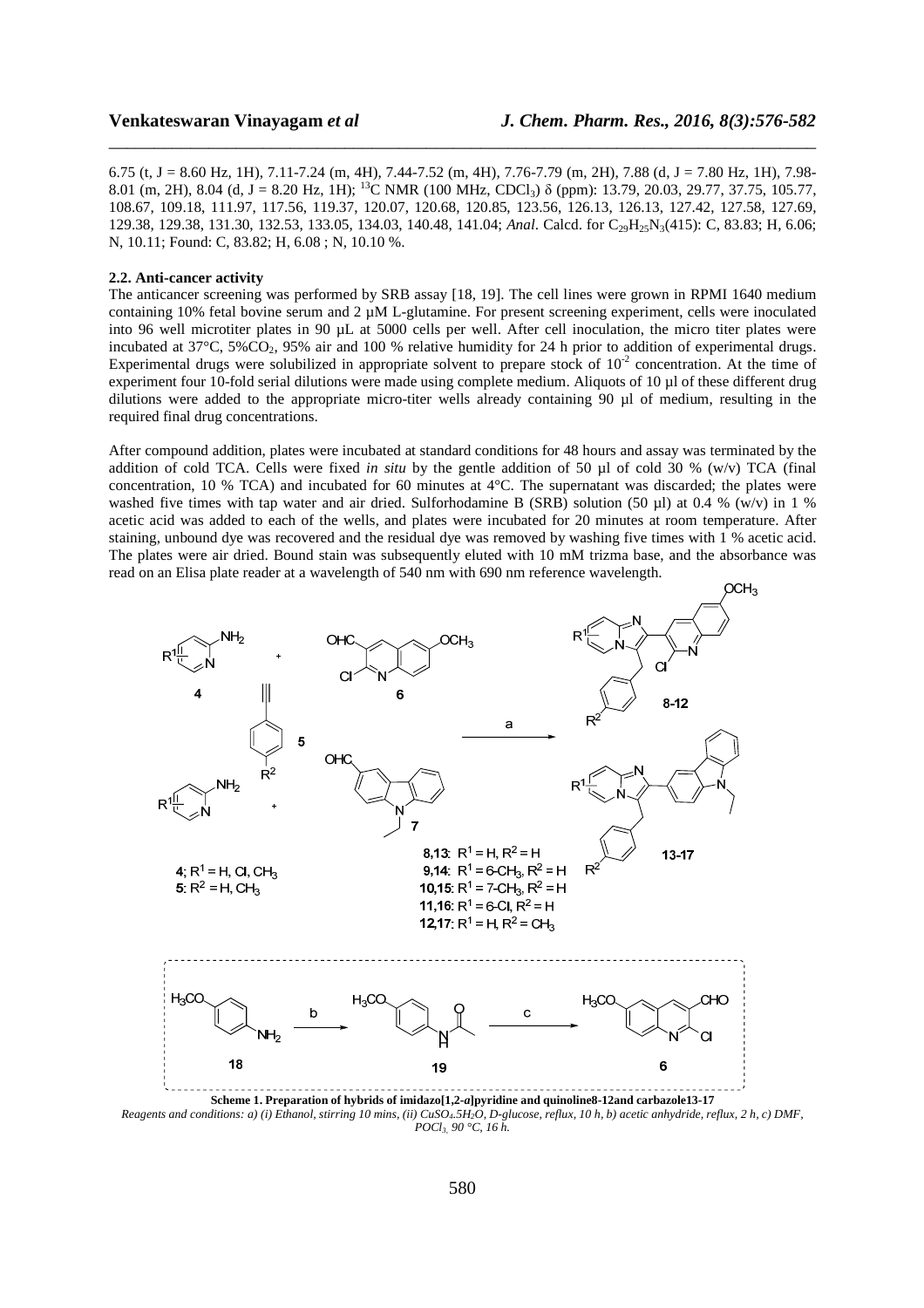#### **RESULTS AND DISCUSSION**

\_\_\_\_\_\_\_\_\_\_\_\_\_\_\_\_\_\_\_\_\_\_\_\_\_\_\_\_\_\_\_\_\_\_\_\_\_\_\_\_\_\_\_\_\_\_\_\_\_\_\_\_\_\_\_\_\_\_\_\_\_\_\_\_\_\_\_\_\_\_\_\_\_\_\_\_\_\_

#### **3.1Chemistry**

In order to prepare the hybrid molecules of imidazopyridine with quinoline**8-12** and carbazole**13-17,** a multicomponent reaction  $(A^3$ -coupling and 5-exo-dig cycloisomerization) was utilized[16] in which 2-chloro-6methoxyquinoline-3-carbaldehyde (**6**) was reacted with 2-aminopyridine (**4**) and phenylacetylene (**5**) in presence of CuSO4 and D-Glucose in ethanol to afford the desired product **8-12**. 2-Chloro-6-methoxyquinoline-3-carbaldehyde (**6**) was prepared according to literature [17] in which *para*-anisidine (**18**) was acylated with acetic anhydride to **19** which was subjected to Vilsmeier-Haack reaction in presence of DMF and POCl<sub>3</sub> to afford **6**. Following that, a similar strategy was made to derive the hybrids of imidazopyridine and carbazole**13-17** by the reaction of **4, 5** and commercially available 9-ethyl-9*H*-carbazole-3-carbaldehyde (**7**) (Scheme 1).

#### **3.2Anti-cancer activity**

All the synthesized compounds **8-17** were evaluated for their *in vitro* inhibitory activities against four human cancer cell lines (cervical HeLa, breast MDA-MB-231, renal ACHN and colon HCT-15) using SRB assay. The results as  $IC_{50}$  are mentioned in the Table 2.

| Compound          | HeLa             | <b>MDA-MB-231</b> | <b>ACHN</b>      | <b>HCT-15</b>    |
|-------------------|------------------|-------------------|------------------|------------------|
| No                | $IC_{50}(\mu M)$ | $IC_{50}(\mu M)$  | $IC_{50}(\mu M)$ | $IC_{50}(\mu M)$ |
| 8                 | 0.34             | 0.32              | 0.39             | 0.31             |
| 9                 | 0.59             | 0.56              | 0.61             | 0.63             |
| 10                | 0.96             | 0.92              | 1.42             | 1.35             |
| 11                | 7.34             | >10               | 9.38             | >10              |
| 12                | 0.35             | 0.29              | 0.34             | 0.30             |
| 13                | 0.37             | 0.41              | 0.39             | 0.30             |
| 14                | 0.57             | 0.58              | 0.60             | 0.78             |
| 15                | 0.96             | 1.44              | 1.01             | >10              |
| 16                | >10              | 8.23              | >10              | >10              |
| 17                | 0.55             | 0.49              | 0.60             | 0.56             |
| <b>Adriamycin</b> | 0.52             | 0.51              | 0.58             | 0.55             |

**Table 2.***In Vitro* **anticancer activity of the synthesized compounds against three cell lines** 

The initially prepared hybrid of imidazopyridine and quinoline (i.e, unsubstituted compound **8**) showed excellent anticancer activity with the  $IC_{50}$  values of (HeLa, 0.34;MDA- MB-231, 0.32; ACHN, 0.39; HCT-15,0.31) which was more than that of the standard used (Adriamycin, HeLa, 0.52;MDA-MB-231, 0.51; ACHN, 0.58; HCT-15, 0.55).The 6-methyl derivative **9** also exhibited good cytotoxicity (0.59; 0.56; 0.61; 0.63) against the four cell lines.The 7-methyl derivative **10** and 6-chloro derivative **11**, however did not show good activity. Finally the 4 methylbenzyl analog of the imidazopyridine ring **12** showed potent activity (0.35; 0.29; 0.34; 0.30).

In the next set of experiment the hybrid series of imidazopyridine and carbazole were analysed for their cytotoxicity. In this series, the unsubstituted imidazopyridine derivative **13** showed excellent activity (0.37; 0.41; 0.39; 0.30). Similarly the 6-methyl analog **14** exhibited good anticancer activity (0.57; 0.58; 0.60; 0.78). The 7-methyl derivative **15** and the 6-chloro derivative **16** did not show good activity. The 4-methylbenzyl analog **17** exhibited a moderate activity (0.55; 0.49; 0.60; 0.56).The unsubstituted imidazopyridine ring with quinoline**8**, **12** or carbazole**13,17** showed good to excellent activity.

#### **CONCLUSION**

A novel series of hybrid molecules of imidazopyridine with quinoline and carbazole were designed and synthesized in search for potent anticancer agents. Among the compounds synthesized, the imidazopyridine-quinoline hybrid molecules showed good to excellent activity againstfour human cancer cell lines (cervical HeLa, breast MDA-MB-231, renal ACHN and colon HCT-15). Particularly compound **8** and **12** showed potent anticancer activity with the IC<sub>50</sub> values of(0.34; 0.32; 0.39; 0.31) and (0.35; 0.29; 0.34; 0.30) respectively, **12** being the best among all the compounds synthesized. In case of imidazopyridine-carbazole hybrid molecules, compound **13** showed best activity with the IC<sub>50</sub> value of (0.37; 0.41; 0.39; 0.30) followed by compound 17 with the IC<sub>50</sub> value of (0.55; 0.49; 0.60; 0.56). Thus imidazopyridine scaffold hybridized with quinoline or carbazole is a good pharmacophore for discovering novel anticancer drugs.